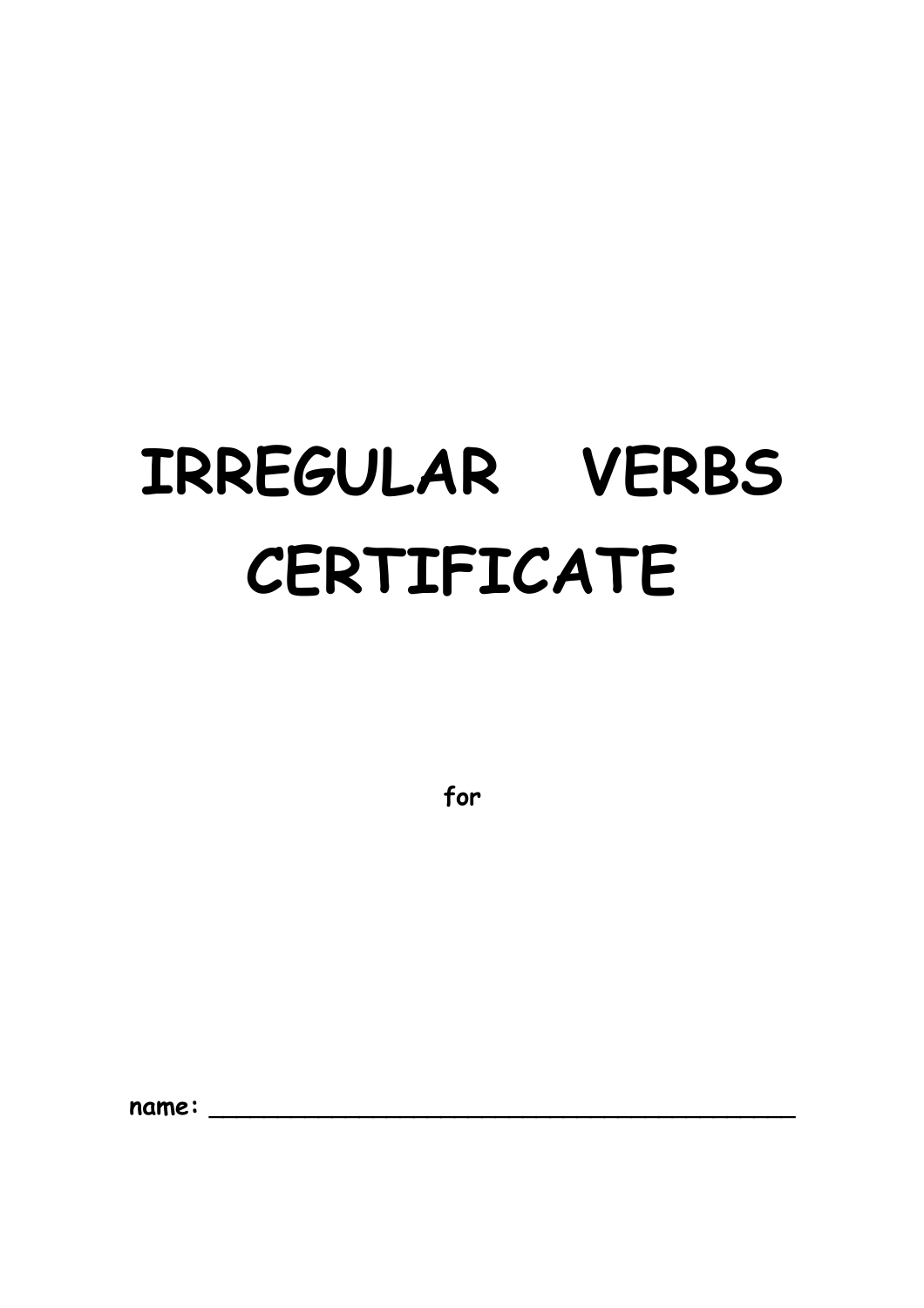**\_\_\_\_\_\_\_\_\_\_\_\_\_\_\_\_\_\_\_\_\_\_\_\_\_\_\_\_ knows and can spell the irregular verbs of block I \_\_\_\_\_\_\_\_\_\_\_\_\_\_\_\_\_\_\_\_\_\_\_\_\_\_\_\_\_\_\_\_ ( tested by ) \_\_\_\_\_\_\_\_\_\_\_\_\_\_\_\_\_\_\_\_\_\_\_\_\_\_\_\_\_\_\_ ( date ) \_\_\_\_\_\_\_\_\_\_\_\_\_\_\_\_\_\_\_\_\_\_\_\_\_\_\_ knows and can spell the irregular verbs of block II \_\_\_\_\_\_\_\_\_\_\_\_\_\_\_\_\_\_\_\_\_\_\_\_\_\_\_\_\_\_\_\_ ( tested by ) \_\_\_\_\_\_\_\_\_\_\_\_\_\_\_\_\_\_\_\_\_\_\_\_\_\_\_\_\_\_\_\_ ( date ) \_\_\_\_\_\_\_\_\_\_\_\_\_\_\_\_\_\_\_\_\_\_\_\_\_\_ knows and can spell the irregular verbs of block III \_\_\_\_\_\_\_\_\_\_\_\_\_\_\_\_\_\_\_\_\_\_\_\_\_\_\_\_\_\_\_\_ ( tested by ) \_\_\_\_\_\_\_\_\_\_\_\_\_\_\_\_\_\_\_\_\_\_\_\_\_\_\_\_\_\_\_\_ ( date ) \_\_\_\_\_\_\_\_\_\_\_\_\_\_\_\_\_\_\_\_\_\_\_\_\_\_\_ knows and can spell the irregular verbs of block IV \_\_\_\_\_\_\_\_\_\_\_\_\_\_\_\_\_\_\_\_\_\_\_\_\_\_\_\_\_\_\_\_ ( tested by ) \_\_\_\_\_\_\_\_\_\_\_\_\_\_\_\_\_\_\_\_\_\_\_\_\_\_\_\_\_\_\_\_ ( date )**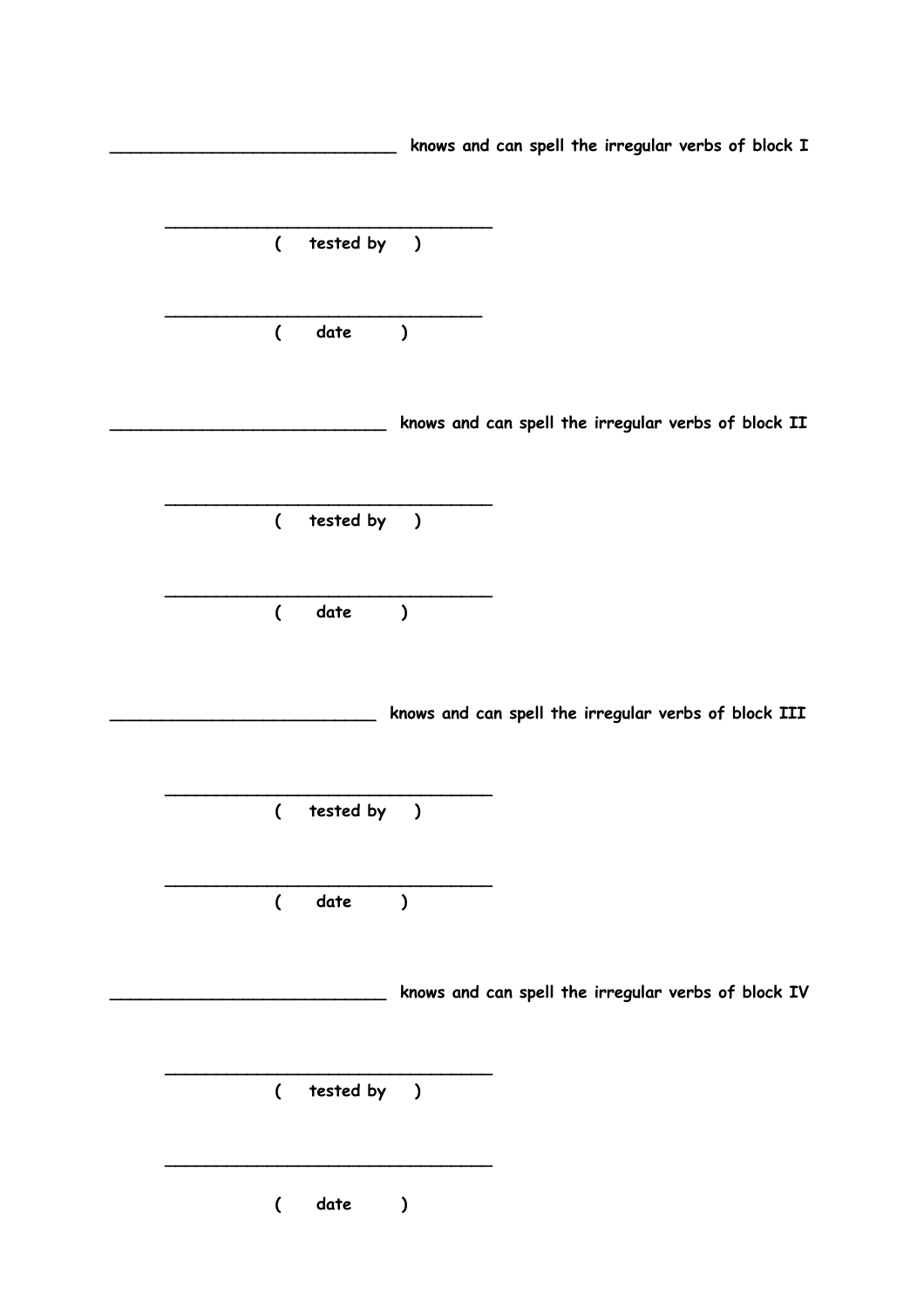**\_\_\_\_\_\_\_\_\_\_\_\_\_\_\_\_\_\_\_\_\_\_\_\_\_\_\_\_ knows and can spell the irregular verbs of block V \_\_\_\_\_\_\_\_\_\_\_\_\_\_\_\_\_\_\_\_\_\_\_\_\_\_\_\_\_\_\_\_ ( tested by ) \_\_\_\_\_\_\_\_\_\_\_\_\_\_\_\_\_\_\_\_\_\_\_\_\_\_\_\_\_\_\_\_ ( date ) \_\_\_\_\_\_\_\_\_\_\_\_\_\_\_\_\_\_\_\_\_\_\_\_\_\_\_ knows and can spell the irregular verbs of block VI \_\_\_\_\_\_\_\_\_\_\_\_\_\_\_\_\_\_\_\_\_\_\_\_\_\_\_\_\_\_\_\_ ( tested by ) \_\_\_\_\_\_\_\_\_\_\_\_\_\_\_\_\_\_\_\_\_\_\_\_\_\_\_\_\_\_\_\_ ( date ) \_\_\_\_\_\_\_\_\_\_\_\_\_\_\_\_\_\_\_\_\_\_\_\_\_\_ knows and can spell the irregular verbs of block VII \_\_\_\_\_\_\_\_\_\_\_\_\_\_\_\_\_\_\_\_\_\_\_\_\_\_\_\_\_\_\_\_ ( tested by ) \_\_\_\_\_\_\_\_\_\_\_\_\_\_\_\_\_\_\_\_\_\_\_\_\_\_\_\_\_\_\_\_ ( date ) \_\_\_\_\_\_\_\_\_\_\_\_\_\_\_\_\_\_\_\_\_\_\_\_\_ knows and can spell the irregular verbs of block VIII \_\_\_\_\_\_\_\_\_\_\_\_\_\_\_\_\_\_\_\_\_\_\_\_\_\_\_\_\_\_\_\_ ( tested by ) \_\_\_\_\_\_\_\_\_\_\_\_\_\_\_\_\_\_\_\_\_\_\_\_\_\_\_\_\_\_\_\_ ( date )**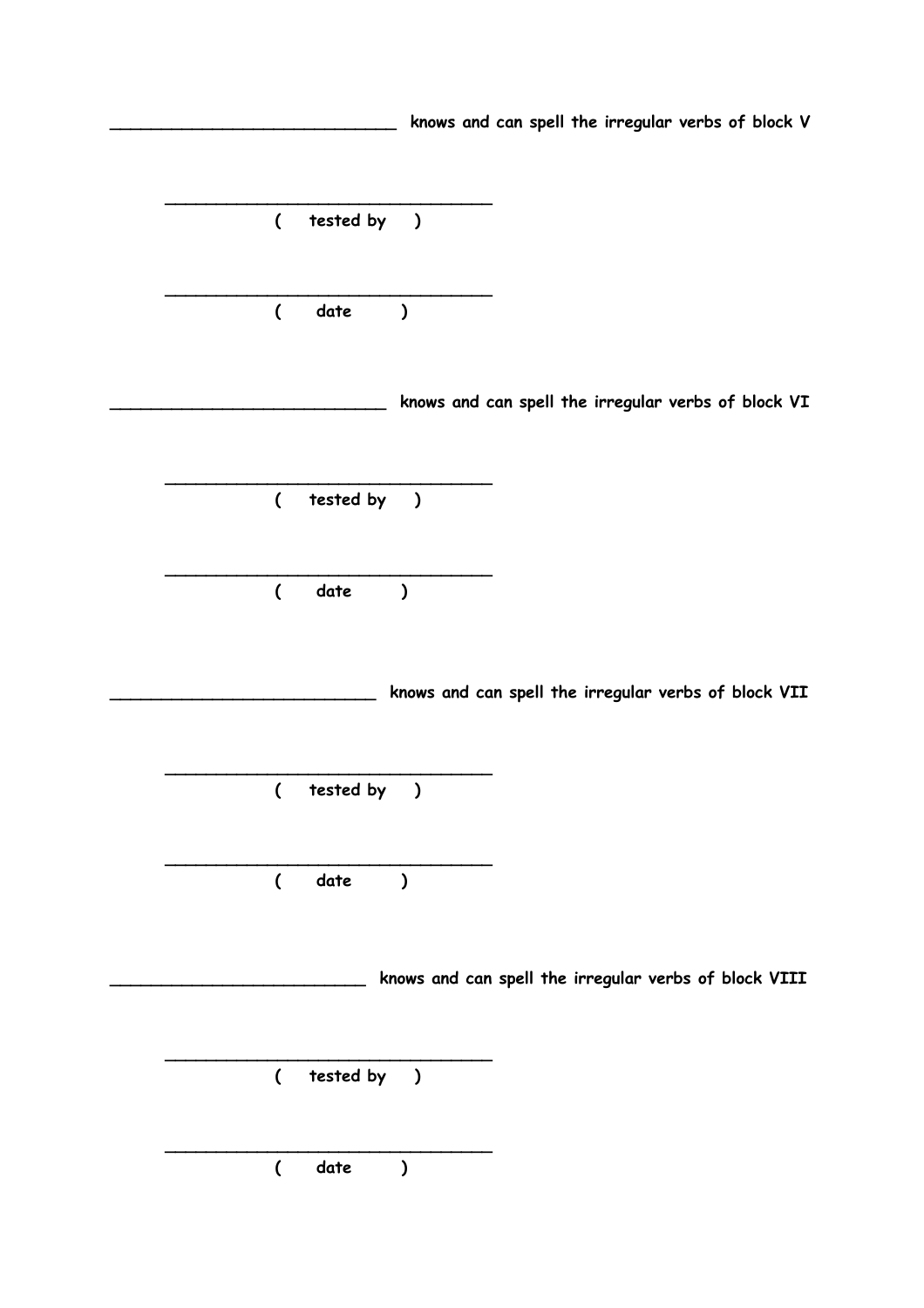**( first name and last name)**

 **\_\_\_\_\_\_\_\_\_\_\_\_\_\_\_\_\_\_\_\_\_\_\_\_\_\_\_\_\_\_\_\_\_\_\_\_\_\_\_\_\_\_\_\_\_\_\_\_\_\_\_\_\_\_\_**

## **Is an acknowledged genius of irregular verbs!**

**teacher's signature: \_\_\_\_\_\_\_\_\_\_\_\_\_\_\_\_\_\_\_\_\_\_\_\_\_\_\_\_**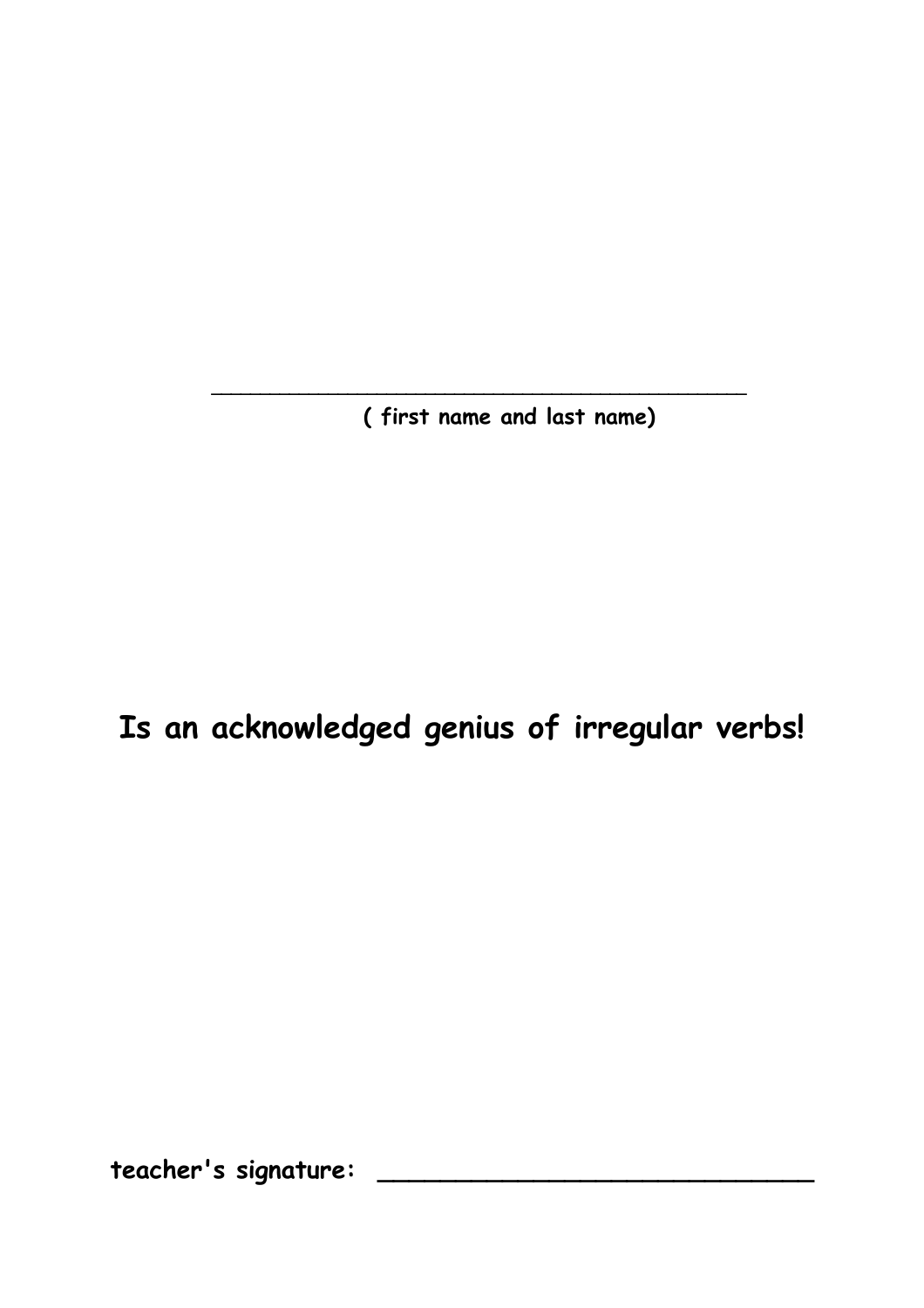### **1. Drei verschiedene Formen**

| Infinitive (Grundform) | <b>Past Tense (Zweite Form)</b> | <b>Past Participle (Dritte Form)</b> |                   |
|------------------------|---------------------------------|--------------------------------------|-------------------|
| begin                  | began                           | begun                                | beginnen          |
| swim                   | swam                            | swum                                 | schwimmen         |
| sing                   | sang                            | sung                                 | singen            |
| spring                 | sprang                          | sprung                               | springen          |
| ring                   | rang                            | rung                                 | klingeln, anrufen |
| drink                  | drank                           | drunk                                | trinken           |
| sink                   | sank                            | sunk                                 | sinken            |
| shrink                 | shrank                          | shrunk                               | schrumpfen        |
| stink                  | stank                           | stunk                                | stinken           |
|                        |                                 |                                      |                   |
| ride                   | rode                            | ridden                               | reiten, fahren    |
| write                  | wrote                           | written                              | schreiben         |
| rise                   | rose                            | risen                                | aufgehen          |
| drive                  | drove                           | driven                               | fahren            |
|                        |                                 |                                      |                   |
| bear                   | bore                            | born                                 | tragen, ertragen  |
| swear                  | swore                           | sworn                                | schwören          |
| tear                   | tore                            | torn                                 | reißen, zerreißen |
| wear                   | wore                            | worn                                 | tragen (anhaben)  |

| blow   | blew  | blown  | wehen, blasen |
|--------|-------|--------|---------------|
| grow   | grew  | grown  | wachsen       |
| know   | knew  | known  | kennen        |
| throw  | threw | thrown | werfen        |
| fly    | flew  | flown  | fliegen       |
| draw   | drew  | drawn  | zeichnen      |
|        |       |        |               |
| go     | went  | gone   | gehen         |
|        |       |        |               |
| speak  | spoke | spoken | sprechen      |
| steal  | stole | stolen | stehlen       |
| freeze | froze | frozen | frieren       |
|        |       |        |               |
| see    | saw   | seen   | sehen         |
|        |       |        |               |
| take   | took  | taken  | nehmen        |
| shake  | shook | shaken | schütteln     |
| wake   | woke  | woken  | wecken        |
| break  | broke | broken | zerbrechen    |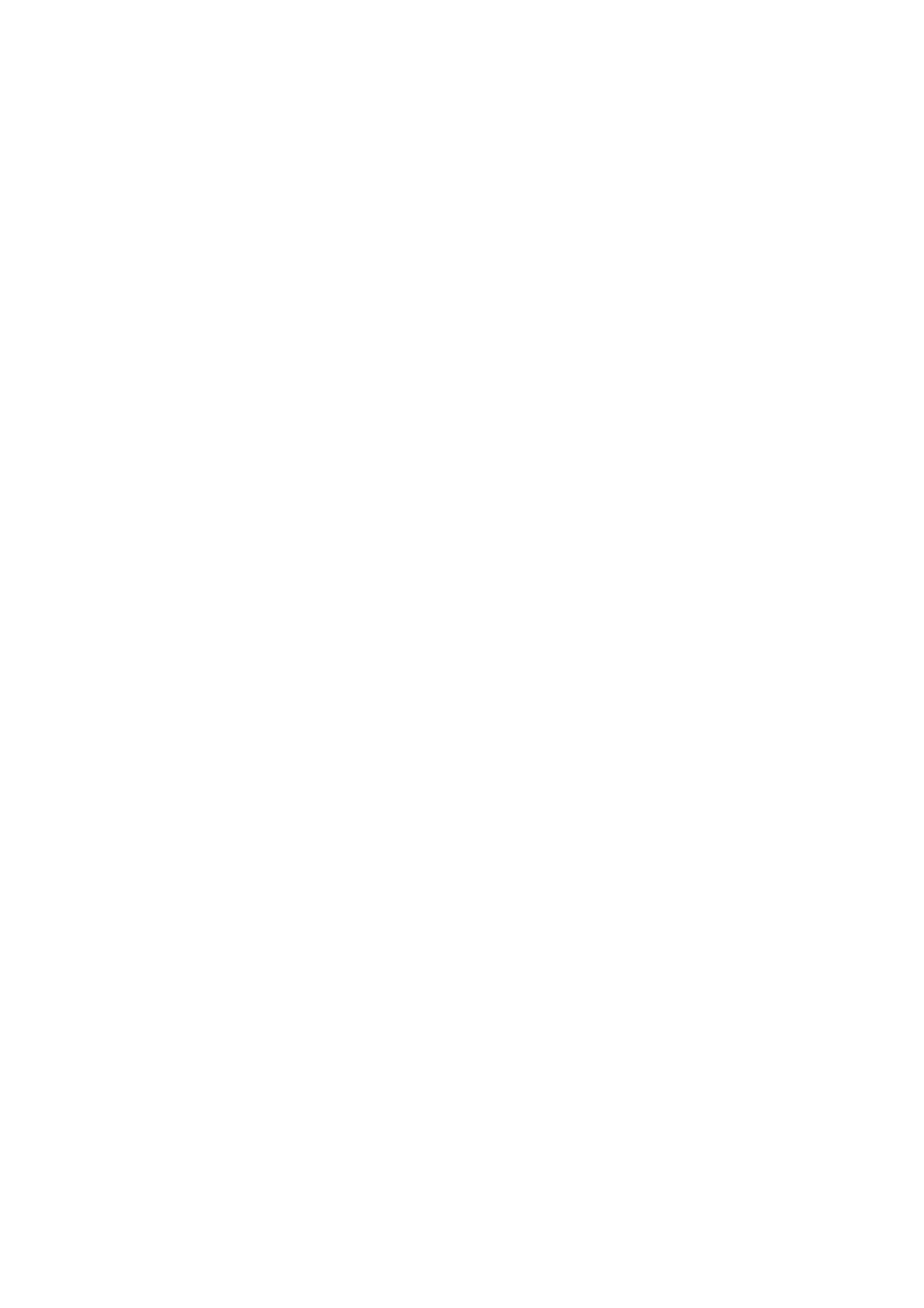| choose  | chose   | chosen    | wählen     |
|---------|---------|-----------|------------|
|         |         |           |            |
| eat     | ate     | eaten     | essen      |
|         |         |           |            |
| hide    | hid     | hidden    | verstecken |
| bite    | bit     | bitten    | beißen     |
|         |         |           |            |
| give    | gave    | given     | geben      |
| forgive | forgave | forgiven  | vergeben   |
| forbid  | forbade | forbidden | verbieten  |
| fall    | fell    | fallen    | fallen     |
| forget  | forgot  | forgotten | vergessen  |
|         |         |           |            |
| show    | showed  | shown     | zeigen     |
| lie     | lay     | lain      | liegen     |

#### **2. Zwei verschiedene Formen**

| bring | brought | brought | bringen   |
|-------|---------|---------|-----------|
|       |         |         |           |
| think | thought | thought | denken    |
| fight | fought  | fought  | kämpfen   |
| buy   | bought  | bought  | kaufen    |
| catch | caught  | caught  | fangen    |
| teach | taught  | taught  | lehren    |
|       |         |         |           |
| find  | found   | found   | finden    |
| grind | ground  | ground  | mahlen    |
| wind  | wound   | wound   | aufziehen |
|       |         |         |           |
| mean  | meant   | meant   | bedeuten  |
| dream | dreamt  | dreamt  | träumen   |
|       |         |         |           |
| lead  | led     | led     | führen    |
| leave | left    | left    | verlassen |
| deal  | dealt   | dealt   | handeln   |
| leap  | lept    | lept    | hüpfen    |
|       |         |         |           |
| spoil | spoilt  | spoilt  | verderben |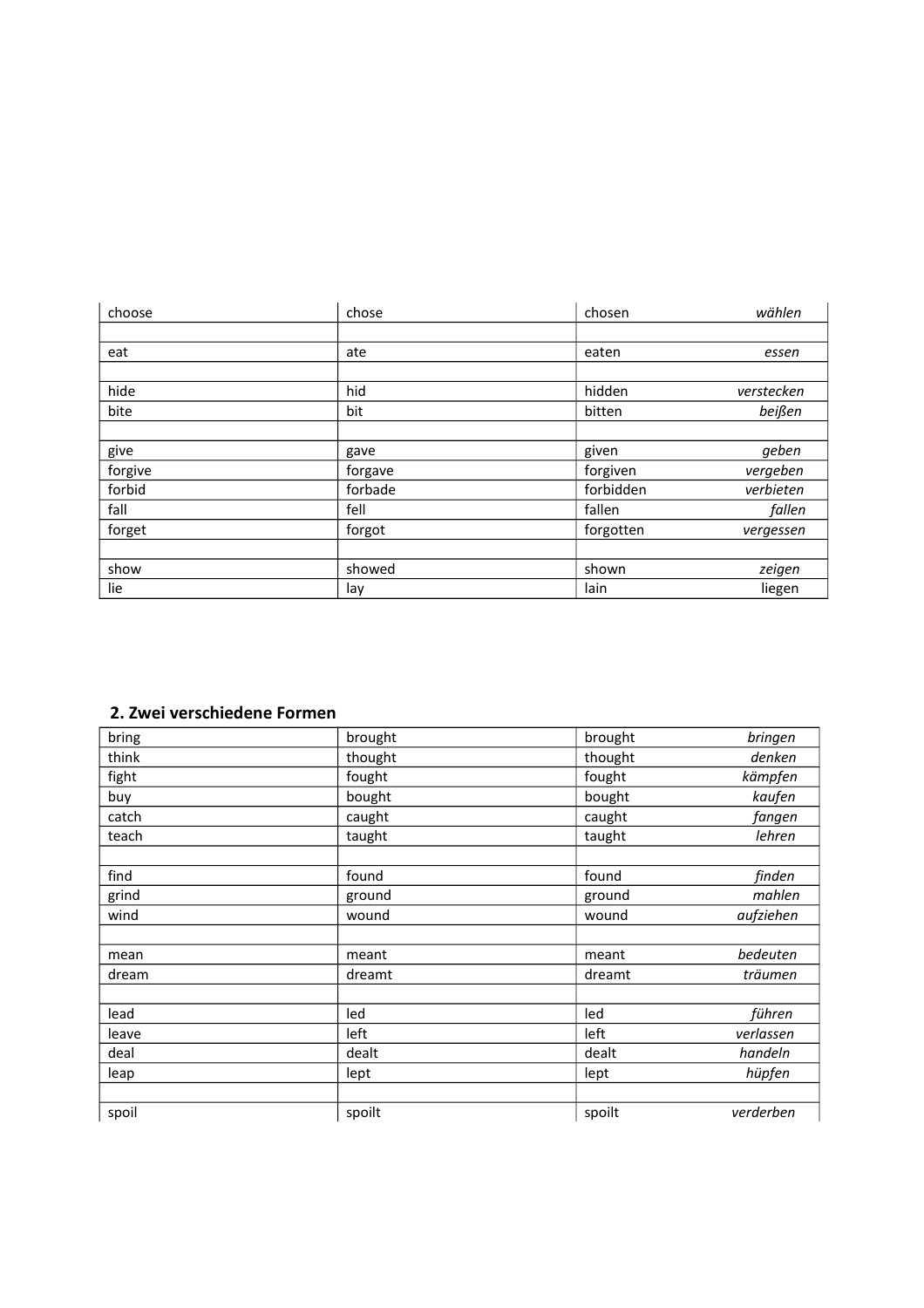| read  | read   | read   | lesen    |
|-------|--------|--------|----------|
|       |        |        |          |
| learn | learnt | learnt | lernen   |
|       |        |        |          |
| burn  | burnt  | burnt  | brennen  |
|       |        |        |          |
| hear  | heard  | heard  | hören    |
|       |        |        |          |
| bleed | bled   | bled   | bluten   |
| creep | crept  | crept  | kriechen |
| keep  | kept   | kept   | behalten |
| sleep | slept  | slept  | schlafen |
| sweep | swept  | swept  | fegen    |
| weep  | wept   | wept   | weinen   |
| meet  | met    | met    | treffen  |
| feed  | fed    | fed    | füttern  |
| flee  | fled   | fled   | fliehen  |
| feel  | felt   | felt   | fühlen   |
| kneel | knelt  | knelt  | knien    |

| lose       | lost       | lost       | verlieren          |
|------------|------------|------------|--------------------|
| shoot      | shot       | shot       | schießen           |
|            |            |            |                    |
| say        | said       | said       | sagen              |
| pay        | paid       | paid       | bezahlen           |
| lay        | laid       | laid       | legen              |
| tell       | told       | told       | erzählen           |
| sell       | sold       | sold       | verkaufen          |
|            |            |            |                    |
| hold       | held       | held       | halten             |
|            |            |            |                    |
| make       | made       | made       | machen, herstellen |
|            |            |            |                    |
| stand      | stood      | stood      | stehen             |
| understand | understood | understood | verstehen          |
|            |            |            |                    |
| have       | had        | had        | haben              |
|            |            |            |                    |
| come       | came       | come       | kommen             |
| become     | became     | become     | werden             |
|            |            |            |                    |
| run        | ran        | run        | rennen             |